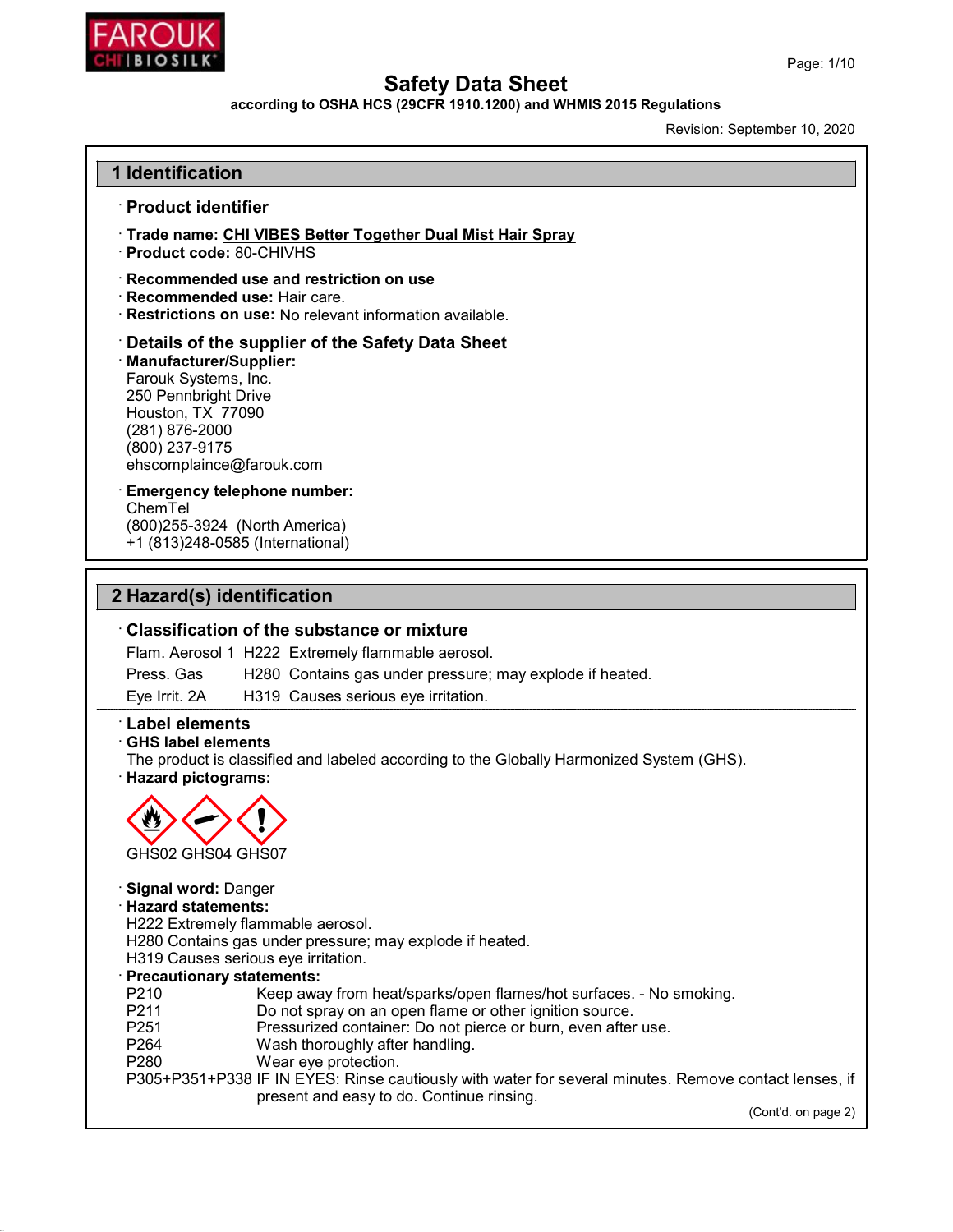

according to OSHA HCS (29CFR 1910.1200) and WHMIS 2015 Regulations

Revision: September 10, 2020

#### Trade name: CHI VIBES Better Together Dual Mist Hair Spray

|           | (Cont'd. of page 1)                                                        |
|-----------|----------------------------------------------------------------------------|
| P337+P313 | If eye irritation persists: Get medical advice/attention.                  |
| P403      | Store in a well-ventilated place.                                          |
| P410+P412 | Protect from sunlight. Do not expose to temperatures exceeding 50°C/122°F. |

· Other hazards There are no other hazards not otherwise classified that have been identified.

## 3 Composition/information on ingredients

#### · Chemical characterization: Mixtures

## · Components:

| 64-17-5 Ethanol |                            | $\otimes$ Flam. Lig. 2, H225<br>$\langle$ . Eye Irrit. 2A, H319 | 40-60%  |
|-----------------|----------------------------|-----------------------------------------------------------------|---------|
|                 | 75-37-6 1,1-difluoroethane | <b>♦ Flam. Gas 1, H220</b><br>$\Diamond$ Press. Gas, H280       | '30-50% |

#### · Additional information:

For the wording of the listed Hazard Statements, refer to section 16.

For the listed ingredient(s), the identity and/or exact percentage(s) are being withheld as a trade secret.

#### 4 First-aid measures

### · Description of first aid measures

· After inhalation: Supply fresh air; consult doctor in case of complaints.

#### · After skin contact:

Product is manufactured for topical use. If irritation occurs, discontinue use and wash affected area with soap and water.

If skin irritation continues, consult a doctor.

#### · After eye contact:

Remove contact lenses if worn.

Rinse opened eye for several minutes under running water. If symptoms persist, consult a doctor.

· After swallowing:

Rinse out mouth and then drink plenty of water.

Do not induce vomiting; immediately call for medical help.

· Most important symptoms and effects, both acute and delayed: Causes serious eye irritation.

· Indication of any immediate medical attention and special treatment needed:

If medical advice is needed, have product container or label at hand.

### 5 Fire-fighting measures

# · Extinguishing media

· Suitable extinguishing agents: Alcohol resistant foam

Water fog / haze

Carbon dioxide

Gaseous extinguishing agents

Fire-extinguishing powder

· For safety reasons unsuitable extinguishing agents: Water stream.

· Special hazards arising from the substance or mixture

(Cont'd. on page 3)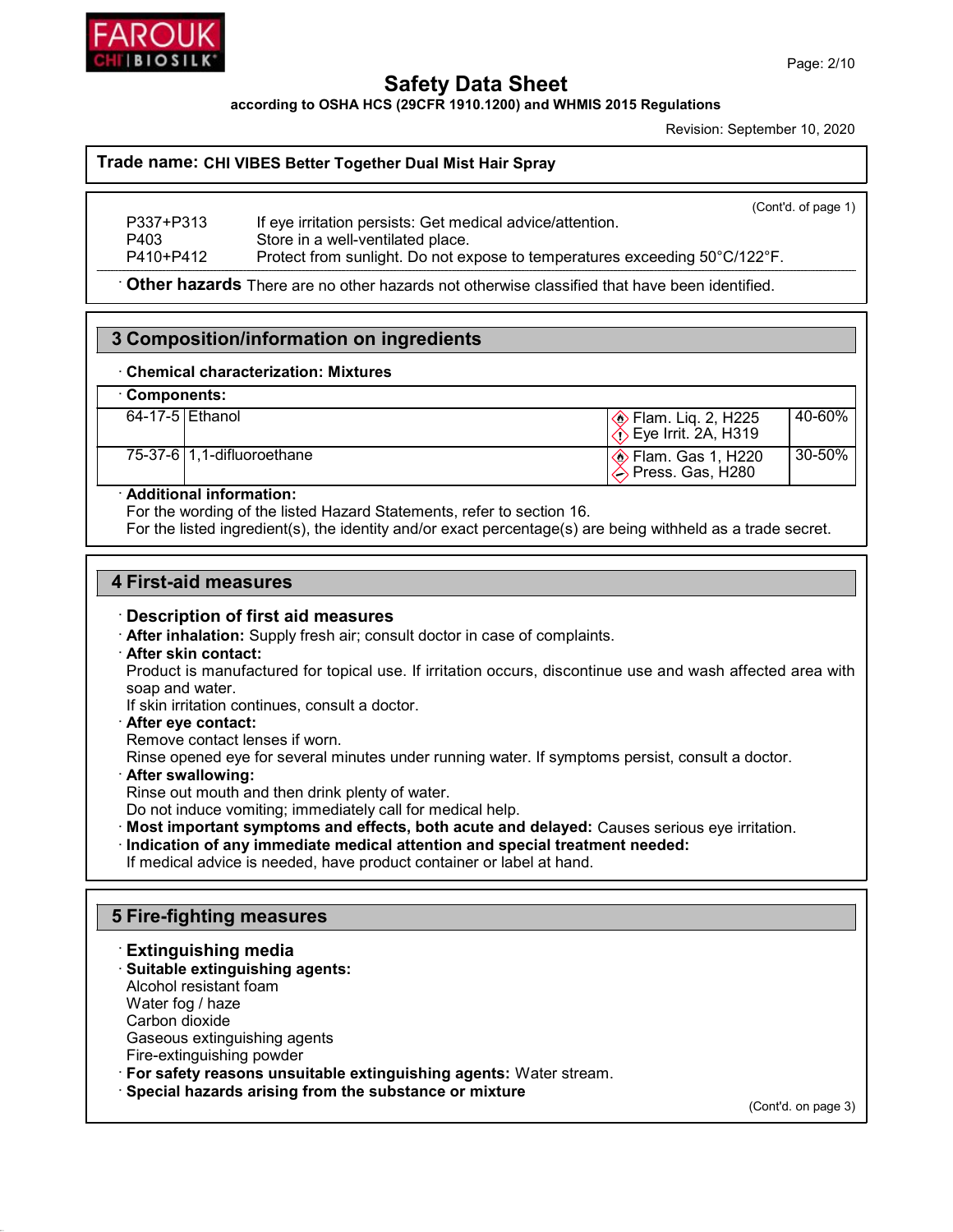

according to OSHA HCS (29CFR 1910.1200) and WHMIS 2015 Regulations

Revision: September 10, 2020

#### Trade name: CHI VIBES Better Together Dual Mist Hair Spray

(Cont'd. of page 2)

Extremely flammable aerosol. Explosive; fire, blast or projection hazard. Contains gas under pressure; may explode if heated. Fight fire remotely due to the risk of explosion. Formation of toxic gases is possible during heating or in case of fire. · Advice for firefighters · Protective equipment:

Wear self-contained respiratory protective device.

Wear fully protective suit. · Additional information:

Use large quantities of foam as it is partially destroyed by the product.

Cool endangered containers with water fog.

## 6 Accidental release measures

· Personal precautions, protective equipment and emergency procedures

Wear protective equipment. Keep unprotected persons away.

Ensure adequate ventilation.

Remove ignition sources.

Protect from heat.

For large spills, use respiratory protective device against the effects of fumes/dust/aerosol.

· Environmental precautions

Do not allow undiluted product or large quantities of it to reach ground water, water course or sewage system.

Methods and material for containment and cleaning up

Send for recovery or disposal in suitable receptacles.

**Reference to other sections** 

See Section 7 for information on safe handling.

See Section 8 for information on personal protection equipment.

See Section 13 for disposal information.

## 7 Handling and storage

· Handling · Precautions for safe handling: Keep out of reach of children. Handle with care. Use only in well ventilated areas. Keep from heat and sources of ignition. Use only non-sparking tools. Information about protection against explosions and fires: Protect from heat. Keep away from heat/sparks/open flames/hot surfaces. - No smoking. Contains gas under pressure; may explode if heated. Ground/bond container and receiving equipment. Protect against electrostatic charges. Flammable gas-air mixtures may be formed in empty containers/receptacles. Pressurized container: protect from sunlight and do not expose to temperatures exceeding 120 °F / 49 °C, (Cont'd. on page 4)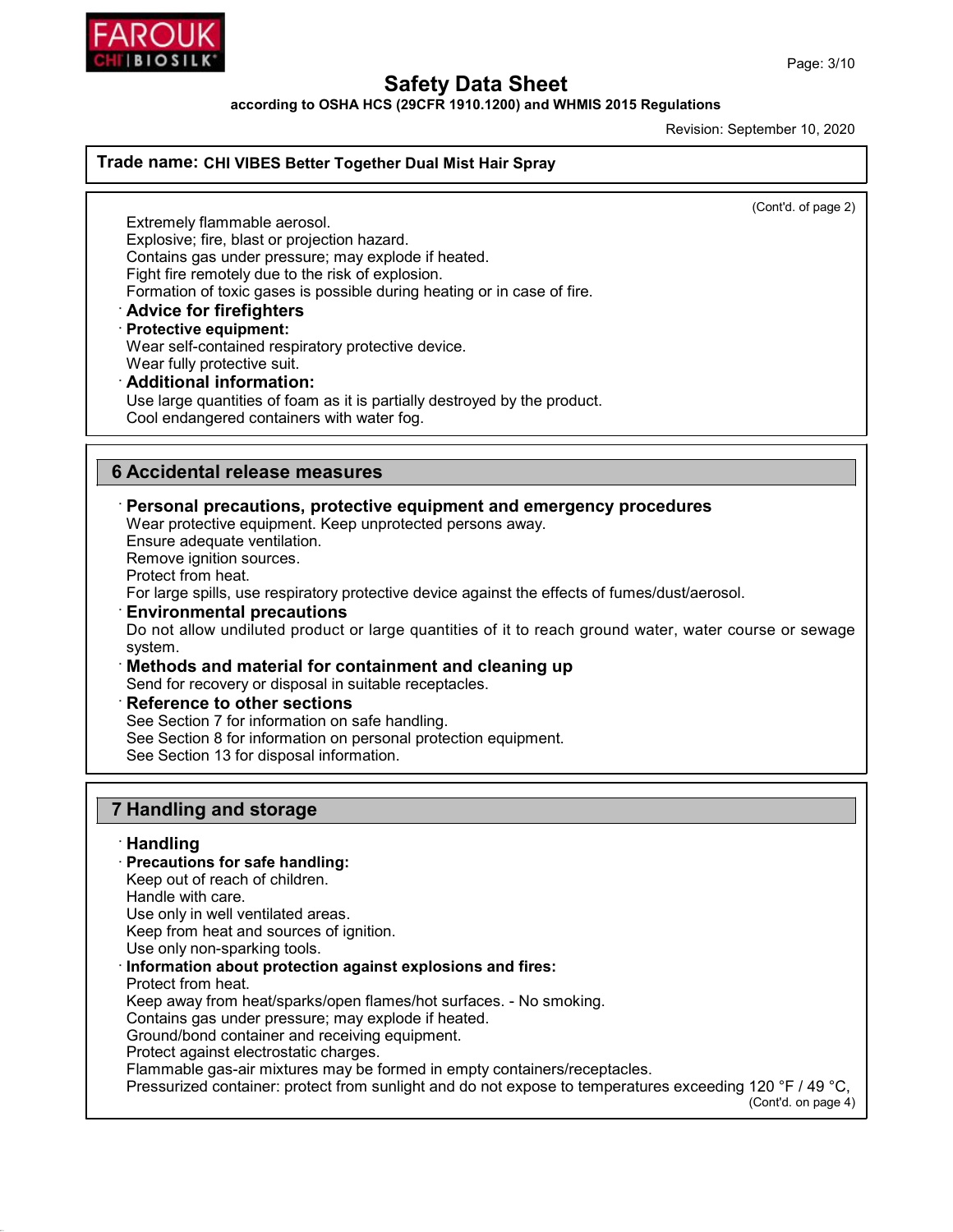

according to OSHA HCS (29CFR 1910.1200) and WHMIS 2015 Regulations

Revision: September 10, 2020

#### Trade name: CHI VIBES Better Together Dual Mist Hair Spray

(Cont'd. of page 3)

i.e. electric lights. Do not pierce or burn, even after use. Do not spray on a naked flame or any incandescent material.

· Conditions for safe storage, including any incompatibilities

· Requirements to be met by storerooms and receptacles:

Store in a well-ventilated place. Keep cool.

Observe official regulations on storing packagings with pressurized containers.

· Information about storage in one common storage facility:

Store away from oxidizing agents.

Store away from foodstuffs.

Specific end use(s) No relevant information available.

## 8 Exposure controls/personal protection

#### · Control parameters

· Components with limit values that require monitoring at the workplace:

64-17-5 Ethanol

|             | PEL (USA)   | Long-term value: 1900 mg/m <sup>3</sup> , 1000 ppm  |  |  |
|-------------|-------------|-----------------------------------------------------|--|--|
| REL (USA)   |             | Long-term value: 1900 mg/m <sup>3</sup> , 1000 ppm  |  |  |
|             | TLV (USA)   | Short-term value: 1880 mg/m <sup>3</sup> , 1000 ppm |  |  |
| EL (Canada) |             | Short-term value: 1000 ppm                          |  |  |
|             | EV (Canada) | Long-term value: 1900 mg/m <sup>3</sup> , 1000 ppm  |  |  |
|             |             | LMPE (Mexico) Long-term value: 1000 ppm             |  |  |
|             |             |                                                     |  |  |

### · Exposure controls

### · General protective and hygienic measures:

The usual precautionary measures for handling chemicals should be followed.

Keep away from foodstuffs, beverages and feed.

Immediately remove all soiled and contaminated clothing.

Wash hands before breaks and at the end of work.

**Engineering controls:** Provide adequate ventilation.

#### · Breathing equipment:

Not required under normal conditions of use.

Wear appropriate NIOSH respirator when ventilation is inadequate and occupational exposure limits are exceeded.

#### · Protection of hands:

Gloves not required under normal conditions of use.

Wear protective gloves to handle contents of damaged or leaking units.

### Eye protection:



Safety glasses

Follow relevant national guidelines concerning the use of protective eyewear.

- · Body protection: Protective work clothing
- · Limitation and supervision of exposure into the environment No relevant information available.

(Cont'd. on page 5)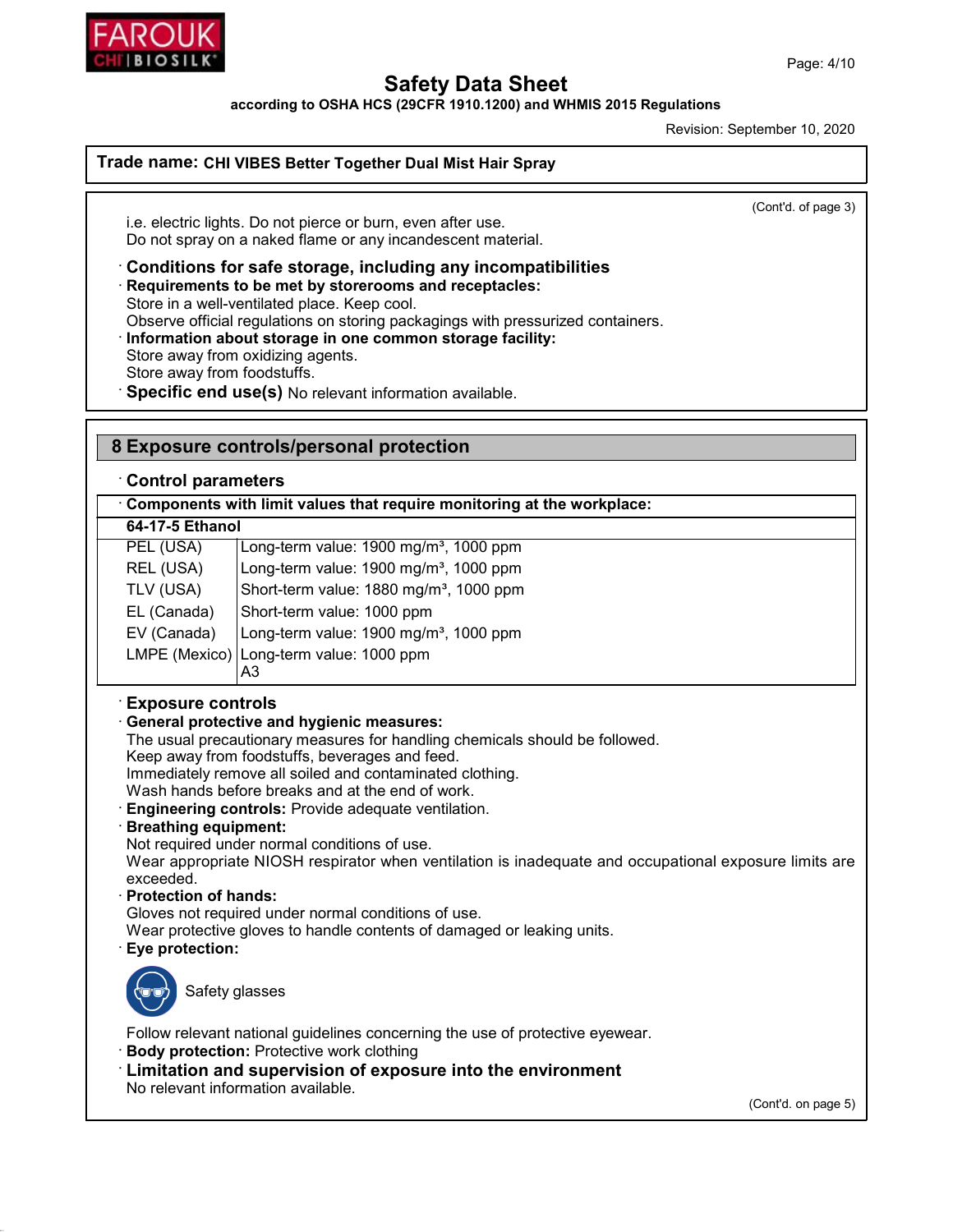

according to OSHA HCS (29CFR 1910.1200) and WHMIS 2015 Regulations

Revision: September 10, 2020

Trade name: CHI VIBES Better Together Dual Mist Hair Spray

· Risk management measures No relevant information available.

| 9 Physical and chemical properties                         |                                                       |  |
|------------------------------------------------------------|-------------------------------------------------------|--|
|                                                            | Information on basic physical and chemical properties |  |
| · Appearance:                                              |                                                       |  |
| Form:                                                      | Aerosol                                               |  |
| Color:                                                     | Clear                                                 |  |
| Odor:                                                      | Pleasant                                              |  |
| Odor threshold:                                            | Not determined.                                       |  |
| pH-value:                                                  | Not determined.                                       |  |
| <b>Melting point/Melting range:</b>                        | Not determined.                                       |  |
| <b>Boiling point/Boiling range:</b>                        | Not determined.                                       |  |
| · Flash point:                                             | Extremely flammable aerosol.                          |  |
| · Flammability (solid, gaseous):                           | Not applicable.                                       |  |
| Auto-ignition temperature:                                 | Not determined.                                       |  |
| · Decomposition temperature:                               | Not determined.                                       |  |
| Danger of explosion:                                       | Heating may cause an explosion.                       |  |
| <b>Explosion limits</b>                                    |                                                       |  |
| Lower:                                                     | Not determined.                                       |  |
| Upper:                                                     | Not determined.                                       |  |
| <b>Oxidizing properties:</b>                               | Non-oxidizing.                                        |  |
| · Vapor pressure:                                          | Not determined.                                       |  |
| · Density:                                                 |                                                       |  |
| <b>Relative density:</b>                                   | Not determined.                                       |  |
| Vapor density:                                             | Not determined.                                       |  |
| <b>Evaporation rate:</b>                                   | Not determined.                                       |  |
| · Solubility in / Miscibility with                         |                                                       |  |
| Water:                                                     | Partly miscible.                                      |  |
| · Partition coefficient (n-octanol/water): Not determined. |                                                       |  |
| · Viscosity                                                |                                                       |  |
| Dynamic:                                                   | Not determined.                                       |  |
| Kinematic:                                                 | Not determined.                                       |  |
| <b>Other information</b>                                   | No relevant information available.                    |  |

## 10 Stability and reactivity

· Reactivity: No relevant information available.

· Chemical stability: Stable under normal temperatures and pressures.

· Thermal decomposition / conditions to be avoided:

No decomposition if used and stored according to specifications.

(Cont'd. on page 6)

(Cont'd. of page 4)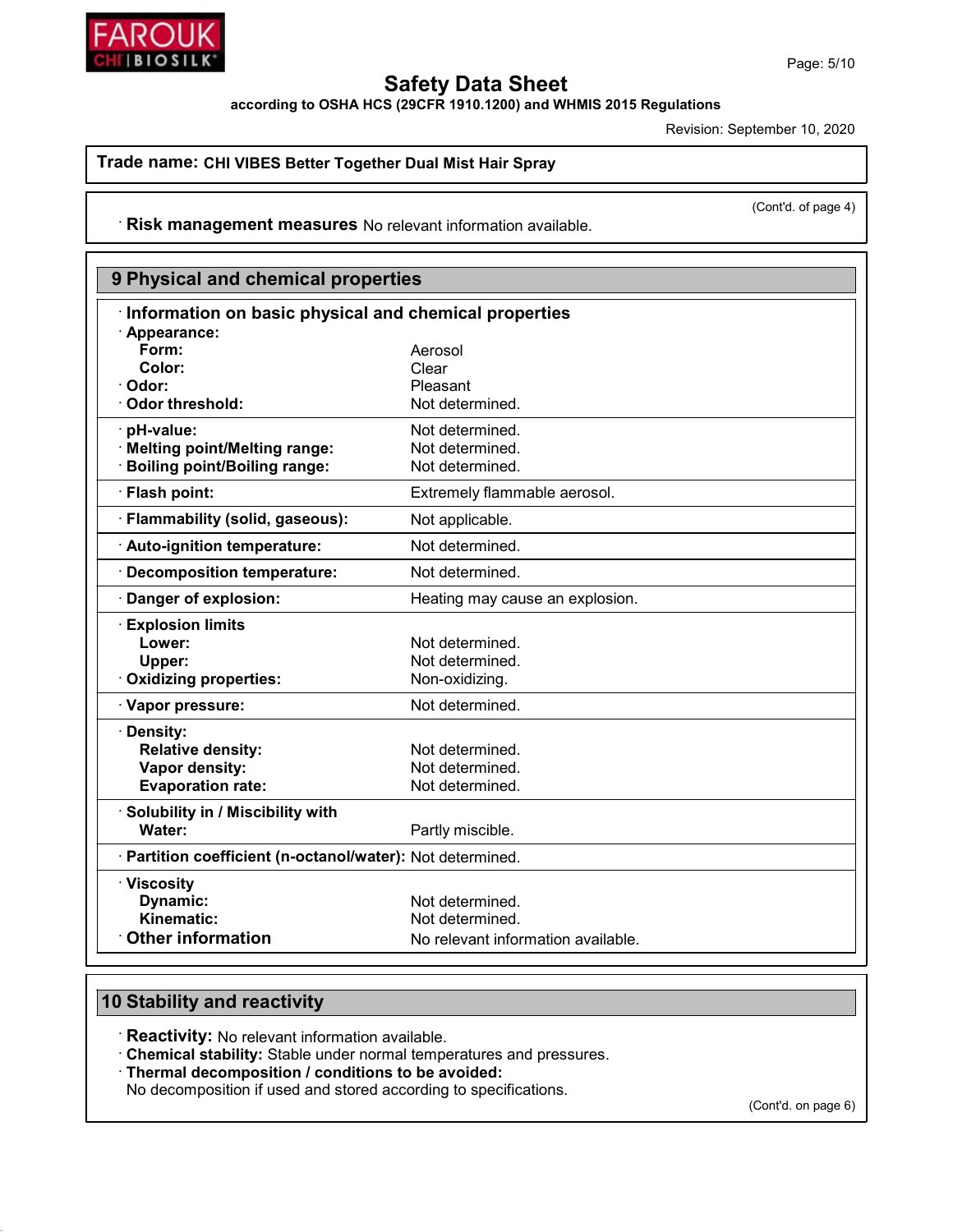

according to OSHA HCS (29CFR 1910.1200) and WHMIS 2015 Regulations

Revision: September 10, 2020

Trade name: CHI VIBES Better Together Dual Mist Hair Spray

(Cont'd. of page 5)

· Possibility of hazardous reactions Extremely flammable aerosol. Reacts with oxidizing agents. · Conditions to avoid Excessive heat. Protect from sunlight. · Incompatible materials Oxidizing agents. · Hazardous decomposition products

Under fire conditions only: Hydrogen fluoride Carbonyl fluoride Carbon monoxide and carbon dioxide

## 11 Toxicological information

### · Information on toxicological effects

· Acute toxicity: Based on available data, the classification criteria are not met.

· LD/LC50 values that are relevant for classification: 64-17-5 Ethanol Oral LD50 7060 mg/kg (rat) Inhalative  $\lfloor$  LC50/4h $\rfloor$ 20000 mg/l (rat) · Primary irritant effect: · On the skin: Based on available data, the classification criteria are not met. · On the eye: Causes eye irritation. · Sensitization: Based on available data, the classification criteria are not met. · IARC (International Agency for Research on Cancer): 64-17-5 Ethanol 1 · NTP (National Toxicology Program): None of the ingredients are listed. · OSHA-Ca (Occupational Safety & Health Administration): None of the ingredients are listed. · Probable route(s) of exposure: Inhalation. Eye contact. Skin contact.

· Germ cell mutagenicity: Based on available data, the classification criteria are not met.

- · Carcinogenicity: Based on available data, the classification criteria are not met.
- · Reproductive toxicity: Based on available data, the classification criteria are not met.
- · STOT-single exposure: Based on available data, the classification criteria are not met.
- · STOT-repeated exposure: Based on available data, the classification criteria are not met.
- · Aspiration hazard: Based on available data, the classification criteria are not met.

### 12 Ecological information

· Toxicity

Page: 6/10

(Cont'd. on page 7)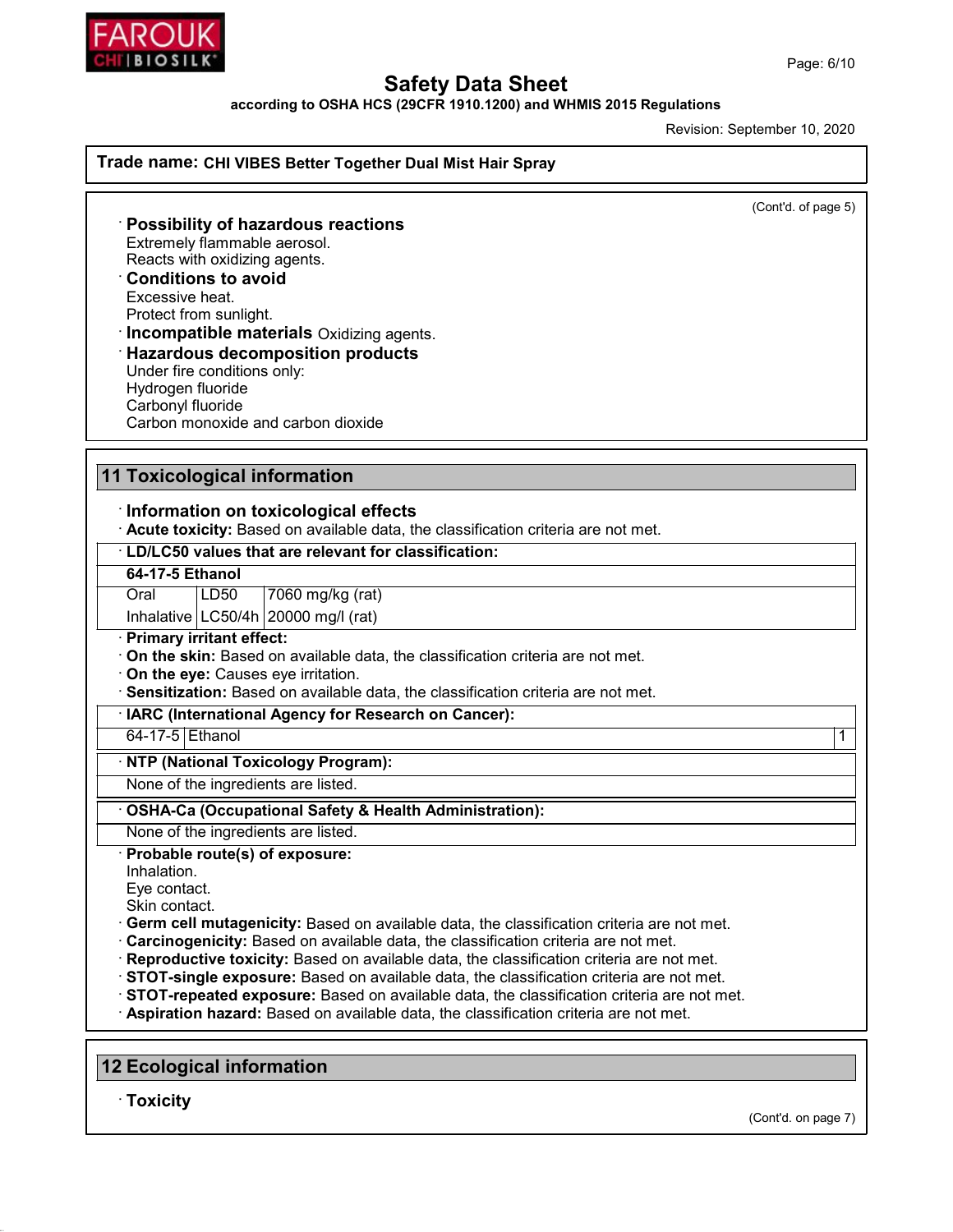



according to OSHA HCS (29CFR 1910.1200) and WHMIS 2015 Regulations

Revision: September 10, 2020

#### Trade name: CHI VIBES Better Together Dual Mist Hair Spray

(Cont'd. of page 6)

· Aquatic toxicity No relevant information available.

- · Persistence and degradability No relevant information available.
- · Bioaccumulative potential: No relevant information available.
- · Mobility in soil: No relevant information available.
- · Other adverse effects No relevant information available.

## 13 Disposal considerations

#### · Waste treatment methods

#### · Recommendation:

Contact waste processors for recycling information.

The user of this material has the responsibility to dispose of unused material, residues and containers in compliance with all relevant local, state and federal laws and regulations regarding treatment, storage and disposal for hazardous and nonhazardous wastes.

#### · Uncleaned packagings

· Recommendation: Disposal must be made according to official regulations.

| <b>14 Transport information</b>                                           |                                                    |                     |
|---------------------------------------------------------------------------|----------------------------------------------------|---------------------|
| · UN-Number<br>· DOT, ADR/RID/ADN, IMDG, IATA                             | <b>UN1950</b>                                      |                     |
| · UN proper shipping name<br>$\cdot$ DOT<br>· ADR/RID/ADN, IMDG<br>· IATA | Aerosols<br><b>AEROSOLS</b><br>Aerosols, flammable |                     |
| Transport hazard class(es)                                                |                                                    |                     |
| $\cdot$ DOT                                                               |                                                    |                     |
| · Class                                                                   | 2.1                                                |                     |
| · Label                                                                   | 2.1                                                |                     |
| · ADR/RID/ADN                                                             |                                                    |                     |
| · Class                                                                   | 25F                                                |                     |
| · Label                                                                   | 2.1                                                |                     |
|                                                                           |                                                    | (Cont'd. on page 8) |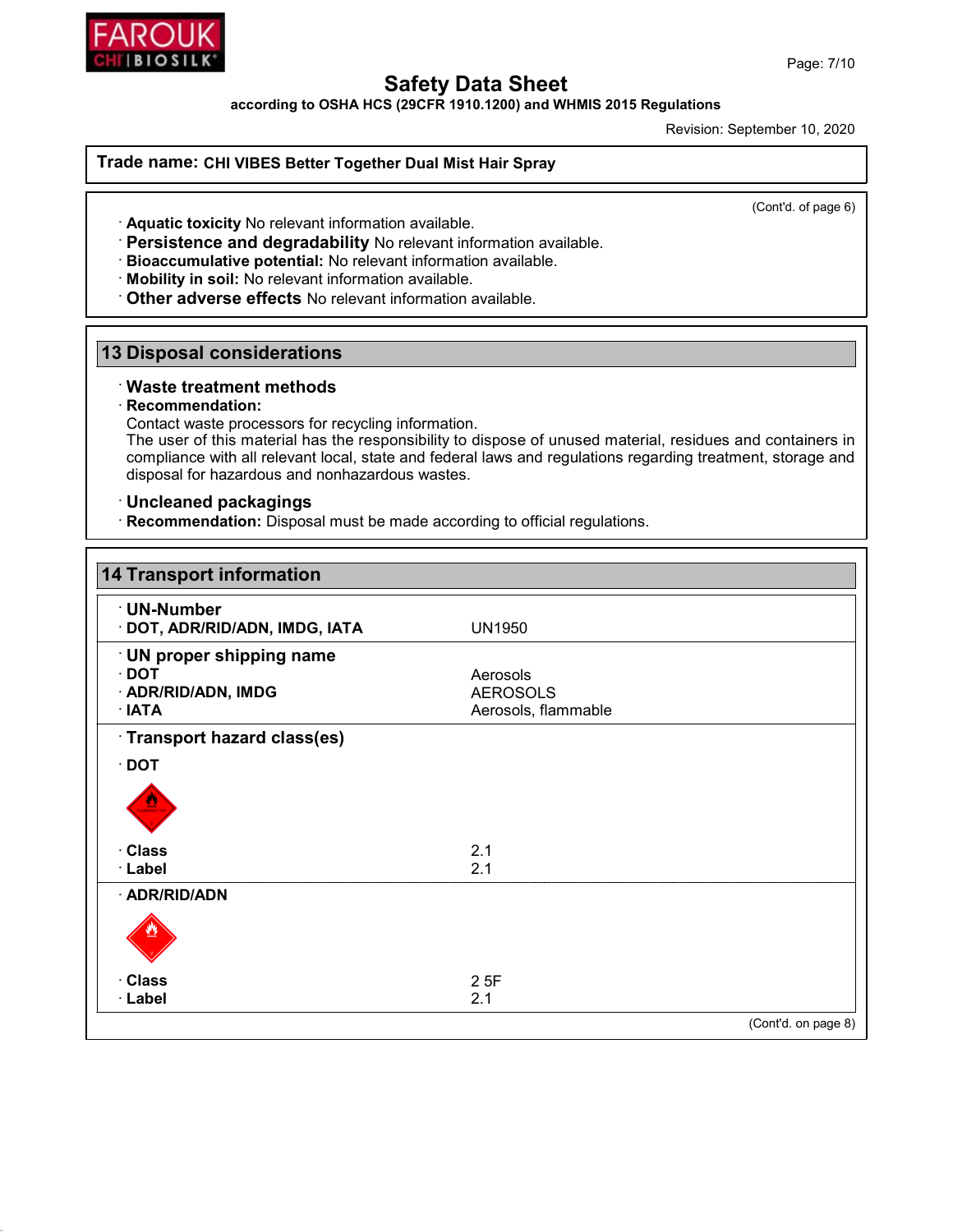

according to OSHA HCS (29CFR 1910.1200) and WHMIS 2015 Regulations

Revision: September 10, 2020

| Trade name: CHI VIBES Better Together Dual Mist Hair Spray                              |                                                                                        |  |
|-----------------------------------------------------------------------------------------|----------------------------------------------------------------------------------------|--|
|                                                                                         | (Cont'd. of page 7)                                                                    |  |
| · IMDG, IATA                                                                            |                                                                                        |  |
|                                                                                         |                                                                                        |  |
| · Class<br>· Label                                                                      | 2.1<br>2.1                                                                             |  |
| · Packing group                                                                         | Aerosols are not assigned a packing group.                                             |  |
| <b>Environmental hazards</b><br>· Marine pollutant:                                     | <b>No</b>                                                                              |  |
| Special precautions for user                                                            | <b>Warning: Gases</b>                                                                  |  |
| · Hazard identification number (Kemler code):<br>· EMS Number:                          | $F-D, S-U$                                                                             |  |
| Transport in bulk according to Annex II of<br>MARPOL73/78 and the IBC Code              | Not applicable.                                                                        |  |
| Transport/Additional information:                                                       |                                                                                        |  |
| Limited Quantity for packages less than 30 kg gross and inner packagings less than 1 L. |                                                                                        |  |
| · ADR/RID/ADN                                                                           |                                                                                        |  |
| Limited Quantity for packages less than 30 kg gross and inner packagings less than 1 L. |                                                                                        |  |
| · IMDG                                                                                  |                                                                                        |  |
| Limited Quantity for packages less than 30 kg gross and inner packagings less than 1 L. |                                                                                        |  |
| · IATA                                                                                  |                                                                                        |  |
| Limited Quantity for packages less than 30 kg gross and inner packagings less than 1 L. |                                                                                        |  |
| <b>15 Regulatory information</b>                                                        |                                                                                        |  |
|                                                                                         | Safety, health and environmental regulations/legislation specific for the substance or |  |

- mixture
- · United States (USA)
- · SARA

(Cont'd. on page 9)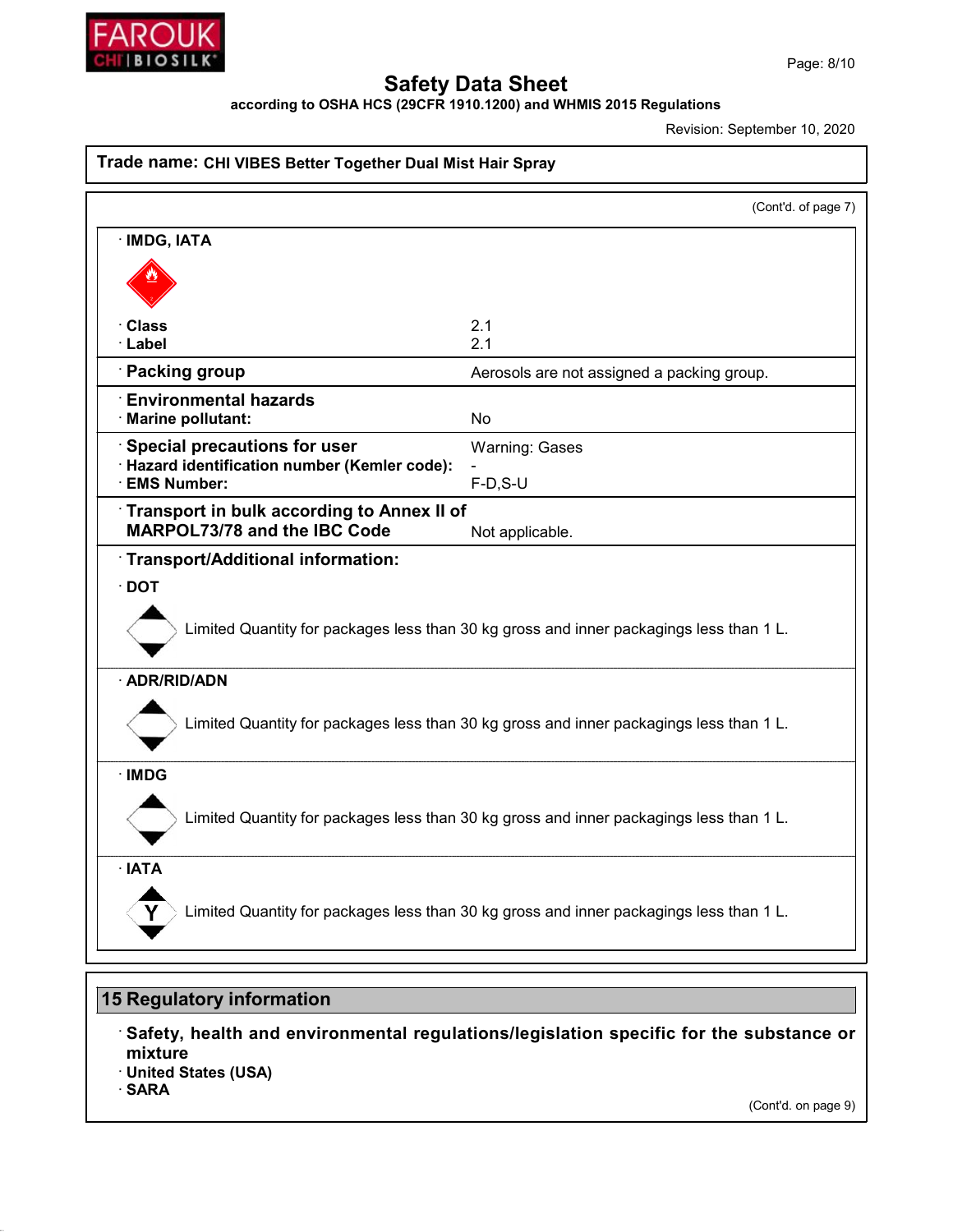

according to OSHA HCS (29CFR 1910.1200) and WHMIS 2015 Regulations

Revision: September 10, 2020

#### Trade name: CHI VIBES Better Together Dual Mist Hair Spray

(Cont'd. of page 8)

Section 302 (extremely hazardous substances):

None of the ingredients are listed.

Section 313 (Specific toxic chemical listings):

None of the ingredients are listed.

**TSCA (Toxic Substances Control Act)** 

All ingredients are listed or exempt.

· Proposition 65 (California)

· Chemicals known to cause cancer:

Ethanol - listing refers specifically to alcoholic beverage consumption and is not applicable for product.

64-17-5 Ethanol

Chemicals known to cause developmental toxicity for females:

None of the ingredients are listed.

Chemicals known to cause developmental toxicity for males:

None of the ingredients are listed.

Chemicals known to cause developmental toxicity:

Ethanol - listing refers specifically to alcoholic beverage consumption and is not applicable for product.

64-17-5 Ethanol

· EPA (Environmental Protection Agency):

None of the ingredients are listed.

IARC (International Agency for Research on Cancer):

64-17-5 Ethanol 1

· Canadian Domestic Substances List (DSL):

All ingredients are listed or exempt.

### 16 Other information

This information is based on our present knowledge. However, this shall not constitute a guarantee for any specific product features and shall not establish a legally valid contractual relationship.

#### · Abbreviations and acronyms:

ADR: European Agreement concerning the International Carriage of Dangerous Goods by Road

IMDG: International Maritime Code for Dangerous Goods

- DOT: US Department of Transportation
- IATA: International Air Transport Association
- CAS: Chemical Abstracts Service (division of the American Chemical Society)
- LC50: Lethal concentration, 50 percent
- LD50: Lethal dose, 50 percent

OSHA: Occupational Safety & Health Administration Flam. Gas 1: Flammable gases – Category 1

Flam. Aerosol 1: Aerosols – Category 1

- Press. Gas: Gases under pressure Compressed gas
- Press. Gas: Gases under pressure Liquefied gas

Flam. Liq. 2: Flammable liquids – Category 2

Eye Irrit. 2A: Serious eye damage/eye irritation – Category 2A

#### · Sources

Website, European Chemicals Agency (echa.europa.eu) Website, US EPA Substance Registry Services (ofmpub.epa.gov/sor internet/registry/substreg/home/ overview/home.do)

(Cont'd. on page 10)